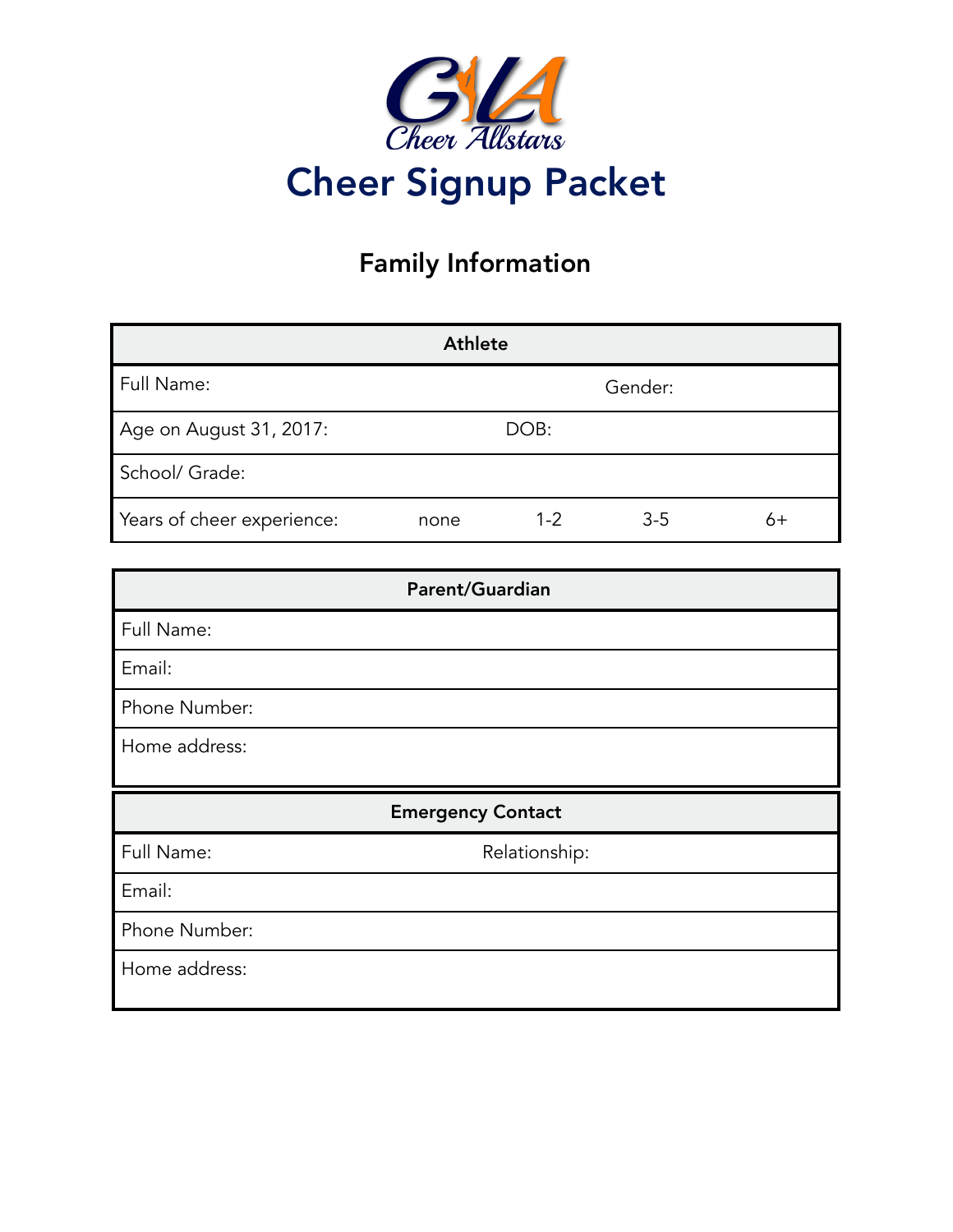

## Medical & Liability Release Form

Athlete Name (Print): \_\_\_\_\_\_\_\_\_\_\_\_\_\_\_\_\_\_\_\_\_\_\_\_\_\_\_\_\_\_\_\_\_\_\_\_\_\_\_\_\_\_\_\_\_\_\_\_\_\_\_\_\_\_\_\_\_\_

- As a parent or legal guardian of the above athlete, I authorize my son/daughter to participate in the sport of All Star cheerleading at Gila Cheer.

- I authorize a representative of the Gila Cheer staff to locate qualified and licensed medical personnel and/or transport said student to an appropriate medical facility in the event that it may become necessary.

- I understand I will be notified as soon as possible in the event of an emergency. I or my insurance company will assume all expenses of such treatment.

- Tyler Bronzell, Coaches, Staff, and Volunteers shall not be responsible for any injury incurred as a result of my son's/daughter's participation in the Gila Cheer program.

| Signature of Parent or Guardian: |  |
|----------------------------------|--|
| Date:                            |  |

Confidential Medical Information

| Insurance Provider:                                                                                                       | Policy #:      |
|---------------------------------------------------------------------------------------------------------------------------|----------------|
| Doctors Name:                                                                                                             | Doctors Phone: |
| List pertinent medical information applicable to: Allergies, nervous<br>disorders, heart trouble, diabetes, epilepsy etc. |                |
| Indicate any medication the athlete is currently taking:                                                                  |                |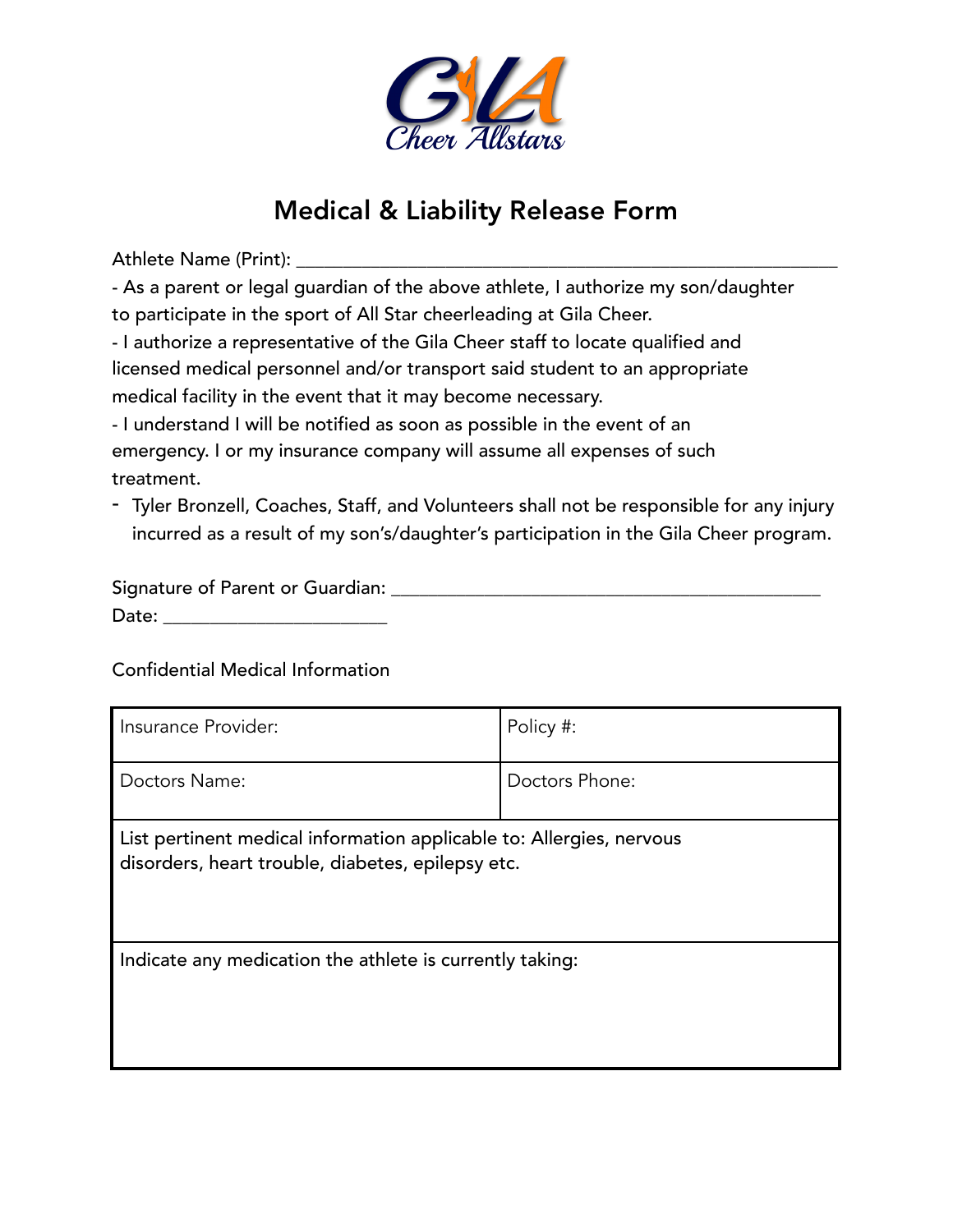

I, \_\_\_\_\_\_\_\_\_\_\_\_\_\_\_\_\_\_\_\_\_\_\_\_\_\_\_\_\_\_\_\_\_\_\_\_\_\_\_\_\_\_\_\_\_, Parent/guardian of \_\_\_\_\_\_\_\_\_\_\_\_\_\_\_\_\_\_\_\_\_\_\_\_\_\_\_\_\_\_\_\_\_\_\_\_\_\_\_\_\_\_\_\_\_\_\_ have read the Gila Cheer 2017 -

2018 Handbook in its entirety. I understand the rules and policies described in the packet and I agree to abide by these rules and regulations for the 2017 - 2018 cheer season. I have also reviewed the rules and regulations with my cheer athlete, and she/ he understands them and will abide by them as well.

Below you will find the financial schedule for the 2017 - 2018 season. The sibling discount is \$35 per month for non-prep teams, and \$25 per months for prep teams. We will offer three different types of payment plans for the convenience of our customers.

### Payment Plan 1:

| <b>Description</b>         | <b>Non Prep</b> | <b>Prep Team</b> | Due Date                |
|----------------------------|-----------------|------------------|-------------------------|
| Insurance Fee              | \$30            | \$30             | Due at signup           |
| <b>Registration Fee</b>    | \$290           | \$275            | August 1, 2016          |
| <b>Tuition (August)</b>    | \$85            | \$65             | <b>August 1, 2016</b>   |
| <b>Tuition (September)</b> | \$85            | \$65             | September 1, 2016       |
| Tuition (October)          | \$85            | \$65             | October 1, 2016         |
| <b>Tuition (November)</b>  | \$85            | \$65             | <b>November 1, 2016</b> |
| <b>Tuition (December)</b>  | \$85            | \$65             | December 1, 2016        |
| <b>Tuition (January)</b>   | \$85            | \$65             | <b>January 1, 2017</b>  |
| <b>Tuition (February)</b>  | \$85            | \$65             | February 1, 2017        |
| <b>Tuition (March)</b>     | \$85            | \$65             | March 1, 2017           |
| Tuition (April)            | \$85            | \$65             | April 1, 2017           |
| Total                      | \$1085          | \$890            |                         |

### Payment Plan 2:

The entire tuition for the season will be divided into nine monthly payments. This includes all uniform fees and competition fees if it is a prep team.

#### Payment Plan 3:

There is a 8% discount for families who wish to pay upfront. For prep teams, no other payments will be required. Non prep teams must still fundraise for competition fees.

Please circle which payment plan you would like to use:

Payment Plan 1 Payment Plan 2 Payment Plan 3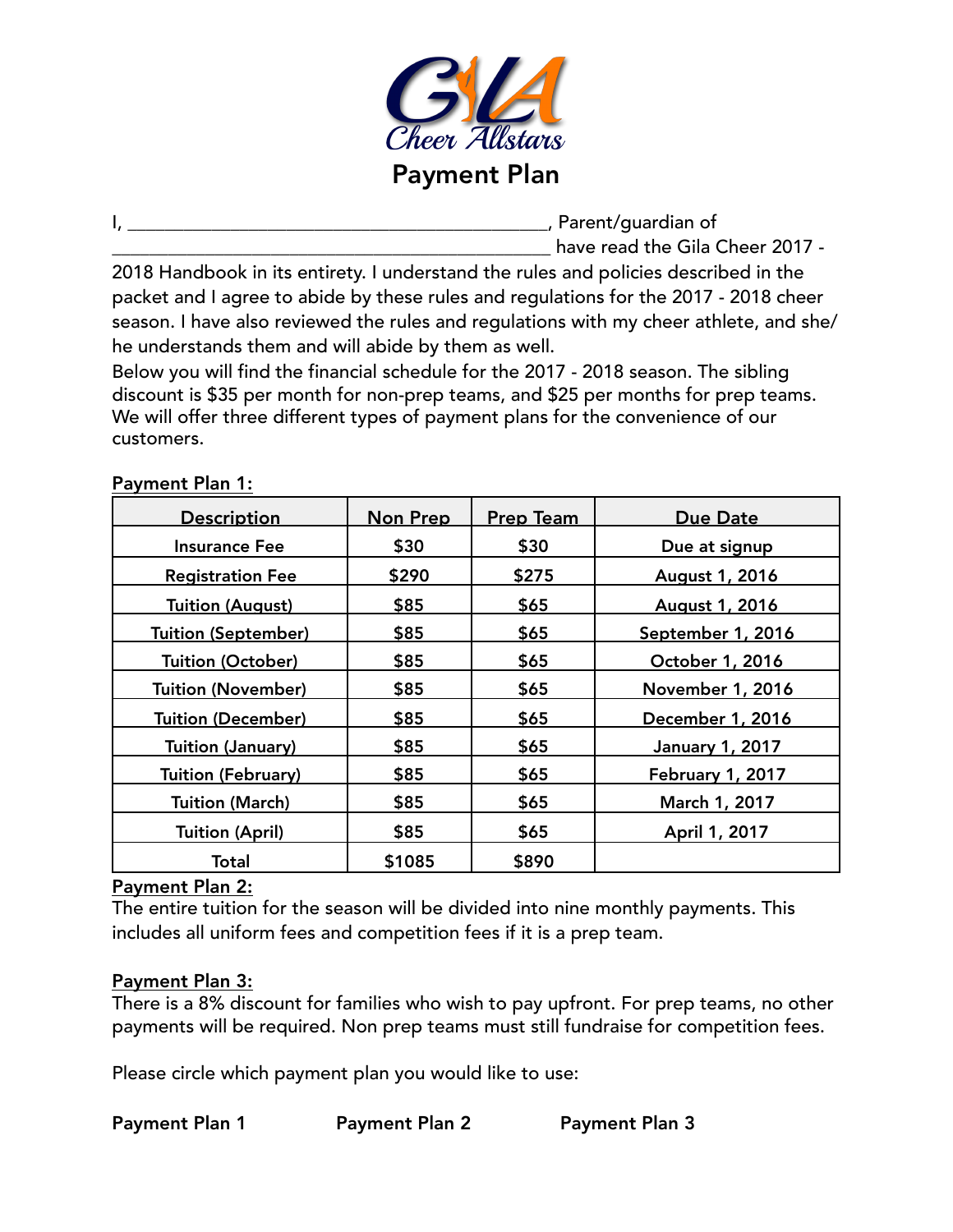

All tuition payments are due on the first of each month from August 2017 - April 2018. Payments not received by the 5th of the month will be automatically billed with the account on file. If a payment is not received by the 10th of the month, the athlete will be asked to sit out until an up to date payment is made. If you have any questions regarding your account, please email Tyler at [gilacheer@gmail.com.](mailto:gilacheer@gmail.com) Note the above expenses do not include travel and lodging to out of town competitions. Understand that the monthly tuition is not dependent on a certain number of practices or hours in the gym. Extra practices may be called or certain practices may be cancelled at the coach's discretion. For non-prep teams, tuition does not include competition fees and we will host fundraising activities to cover competition expenses. Parent involvement is important to ensure their athlete(s) raise enough money to compete. All fundraisers will be scheduled throughout the year. If an athlete does not raise enough money for competition fees, the parent must pay the difference. We will work with families to ensure every athlete does raise enough money for competition, but parents will have the option pay the competition fees if they chose not to fundraise.

Refunds: If an athlete chooses to quit a team anytime during the season, they will not receive a refund of any kind. There is a termination fee of \$65 that we will bill to the account on file.

Commitment: I understand this is an 9 MONTH commitment I am making (August 2017-April 2018). I understand that I may have to participate or donate for fundraising activities and events.

I have read and understand the Financial Commitment I am making for the 2017-2018 season. I accept the fee schedule for the entire season. I understand that I am responsible for the fees as listed and acknowledge that I am responsible for any changes in banking information should there be a change.

\_\_\_\_\_\_\_\_\_\_\_\_\_\_\_\_\_\_\_\_\_\_\_\_\_\_\_\_\_\_\_\_\_\_\_\_\_\_\_\_\_\_\_\_\_\_\_\_\_\_\_\_\_\_\_\_\_\_\_\_\_\_\_\_\_\_\_\_\_\_\_\_\_\_\_\_\_\_\_\_\_\_\_\_

Athlete Name(s): \_\_\_\_\_\_\_\_\_\_\_\_\_\_\_\_\_\_\_\_\_\_\_\_\_\_\_\_\_\_\_\_\_\_\_\_\_\_\_\_\_\_\_\_\_\_\_\_\_\_\_\_\_\_\_\_\_\_\_\_\_\_\_\_\_\_\_

Parent Signature: \_\_\_\_\_\_\_\_\_\_\_\_\_\_\_\_\_\_\_\_\_\_\_\_\_\_\_\_\_\_\_\_\_\_\_\_\_\_\_\_\_\_\_\_\_Date: \_\_\_\_\_\_\_\_\_\_\_\_\_\_\_\_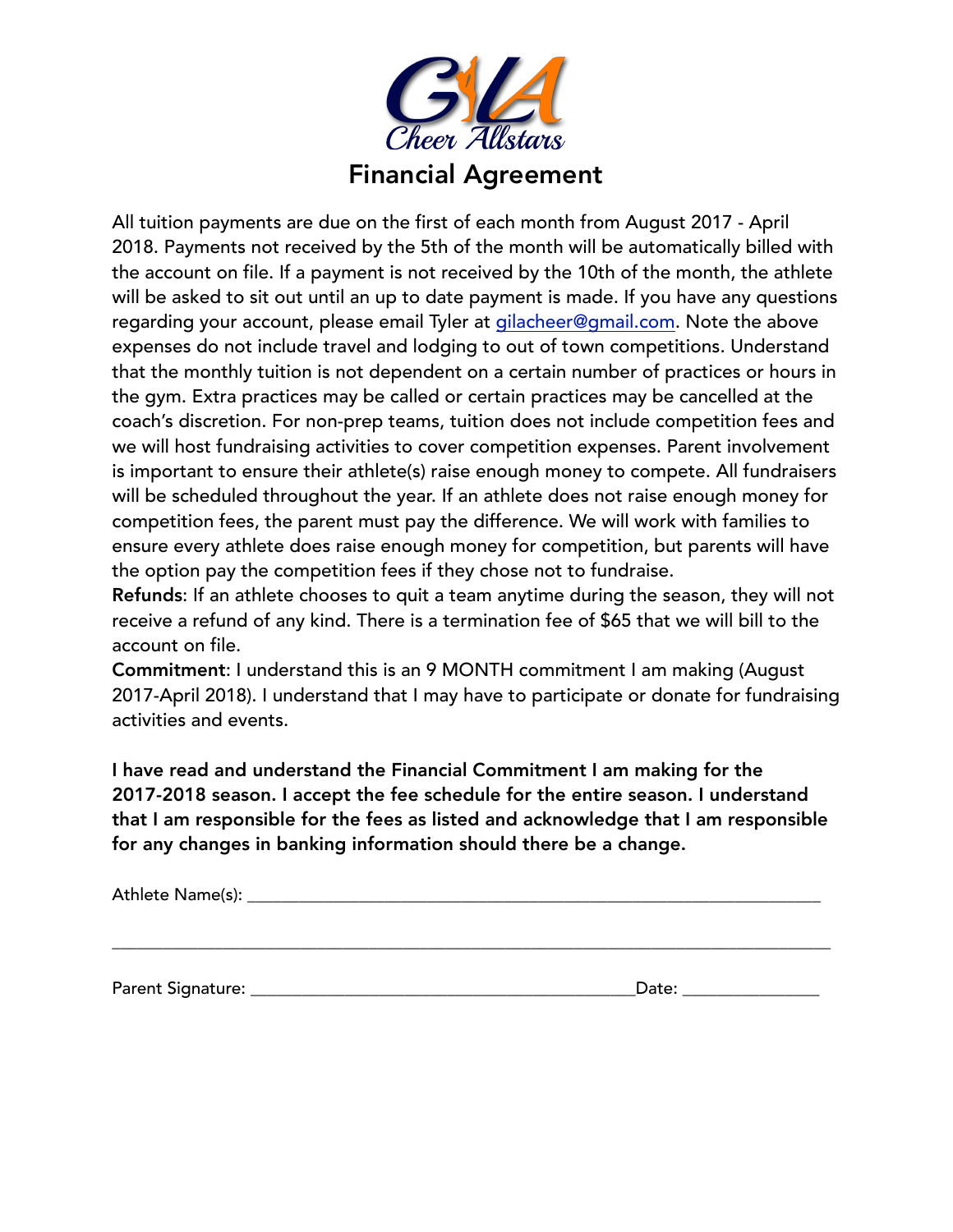

## Credit Card Authorization

(If you prefer to use a debit card, please leave this blank and complete bank authorization form on the next page)

|                     | are assessed \$25 or the bank's fee.  |                                                                                                                                                          | A credit or debit card is required as a back up for tuition payments. Return payments                                                                                              |
|---------------------|---------------------------------------|----------------------------------------------------------------------------------------------------------------------------------------------------------|------------------------------------------------------------------------------------------------------------------------------------------------------------------------------------|
| <b>Credit Card:</b> |                                       |                                                                                                                                                          |                                                                                                                                                                                    |
| Visa $\Box$         |                                       | MasterCard a American Express a                                                                                                                          | Discover $\Box$                                                                                                                                                                    |
|                     |                                       |                                                                                                                                                          |                                                                                                                                                                                    |
|                     |                                       |                                                                                                                                                          |                                                                                                                                                                                    |
|                     |                                       |                                                                                                                                                          |                                                                                                                                                                                    |
|                     | information should there be a change. | the fees as listed and acknowledge that I am responsible for any changes in banking<br>the fee structure as outlined above should a payment be returned. | I accept the fee schedule for the entire season. I understand that I am responsible for<br>I understand and accept that all tuition and fees paid are not refundable. I understand |
|                     |                                       |                                                                                                                                                          |                                                                                                                                                                                    |
|                     |                                       |                                                                                                                                                          |                                                                                                                                                                                    |
|                     |                                       |                                                                                                                                                          |                                                                                                                                                                                    |
|                     |                                       |                                                                                                                                                          |                                                                                                                                                                                    |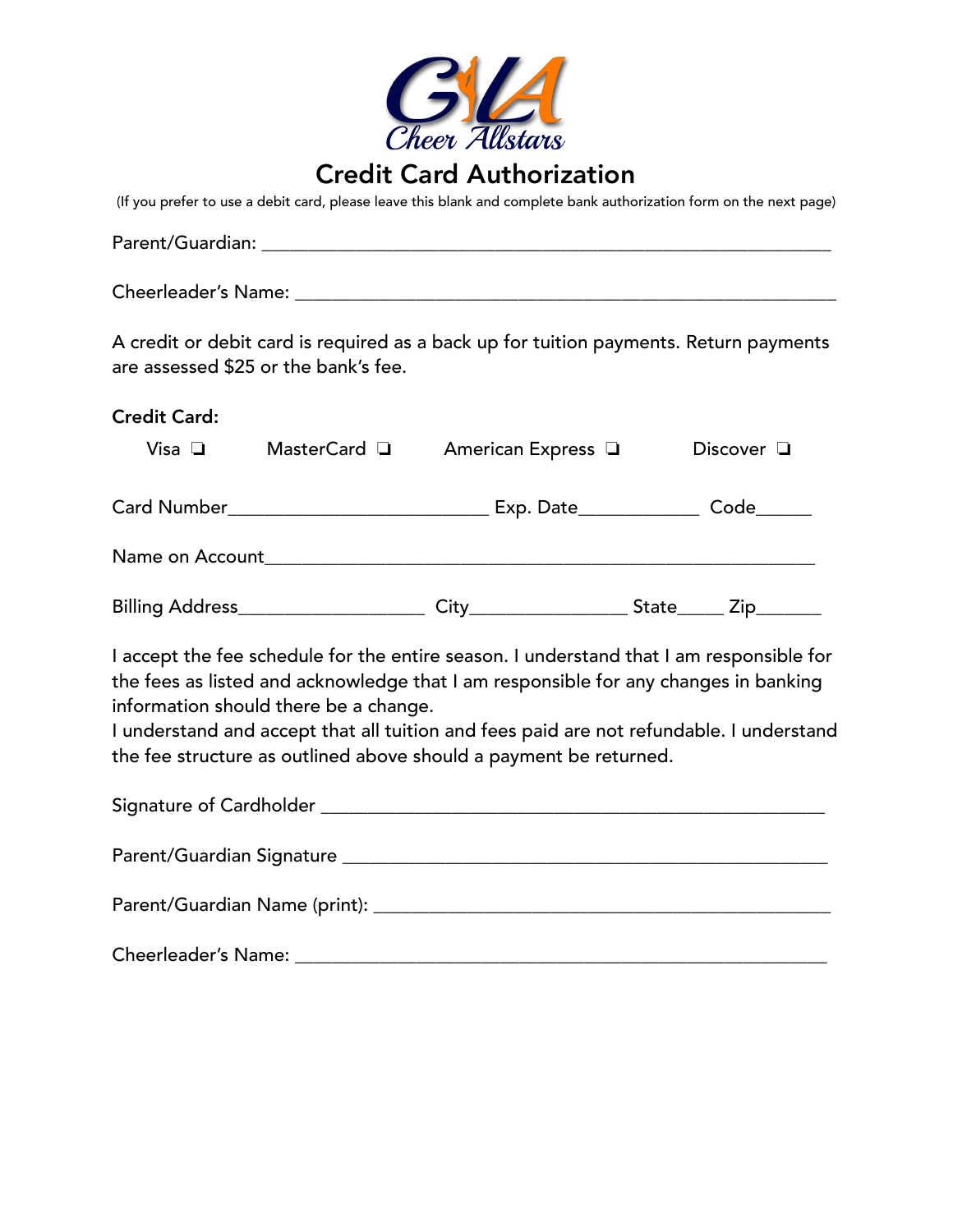

| A credit or debit card is required as a back up for tuition payments. Return payments<br>are assessed \$25 or the bank's fee.                                                                                                                                                                                                                                                           |
|-----------------------------------------------------------------------------------------------------------------------------------------------------------------------------------------------------------------------------------------------------------------------------------------------------------------------------------------------------------------------------------------|
| <b>Credit Card:</b>                                                                                                                                                                                                                                                                                                                                                                     |
| Checking $\square$ Savings $\square$                                                                                                                                                                                                                                                                                                                                                    |
|                                                                                                                                                                                                                                                                                                                                                                                         |
|                                                                                                                                                                                                                                                                                                                                                                                         |
| Routing Number_____________________ Account Number _____________________________                                                                                                                                                                                                                                                                                                        |
|                                                                                                                                                                                                                                                                                                                                                                                         |
| I accept the fee schedule for the entire season. I understand that I am responsible for<br>the fees as listed and acknowledge that I am responsible for any changes in banking<br>information should there be a change.<br>I understand and accept that all tuition and fees paid are not refundable. I understand<br>the fee structure as outlined above should a payment be returned. |
|                                                                                                                                                                                                                                                                                                                                                                                         |
|                                                                                                                                                                                                                                                                                                                                                                                         |
|                                                                                                                                                                                                                                                                                                                                                                                         |
|                                                                                                                                                                                                                                                                                                                                                                                         |